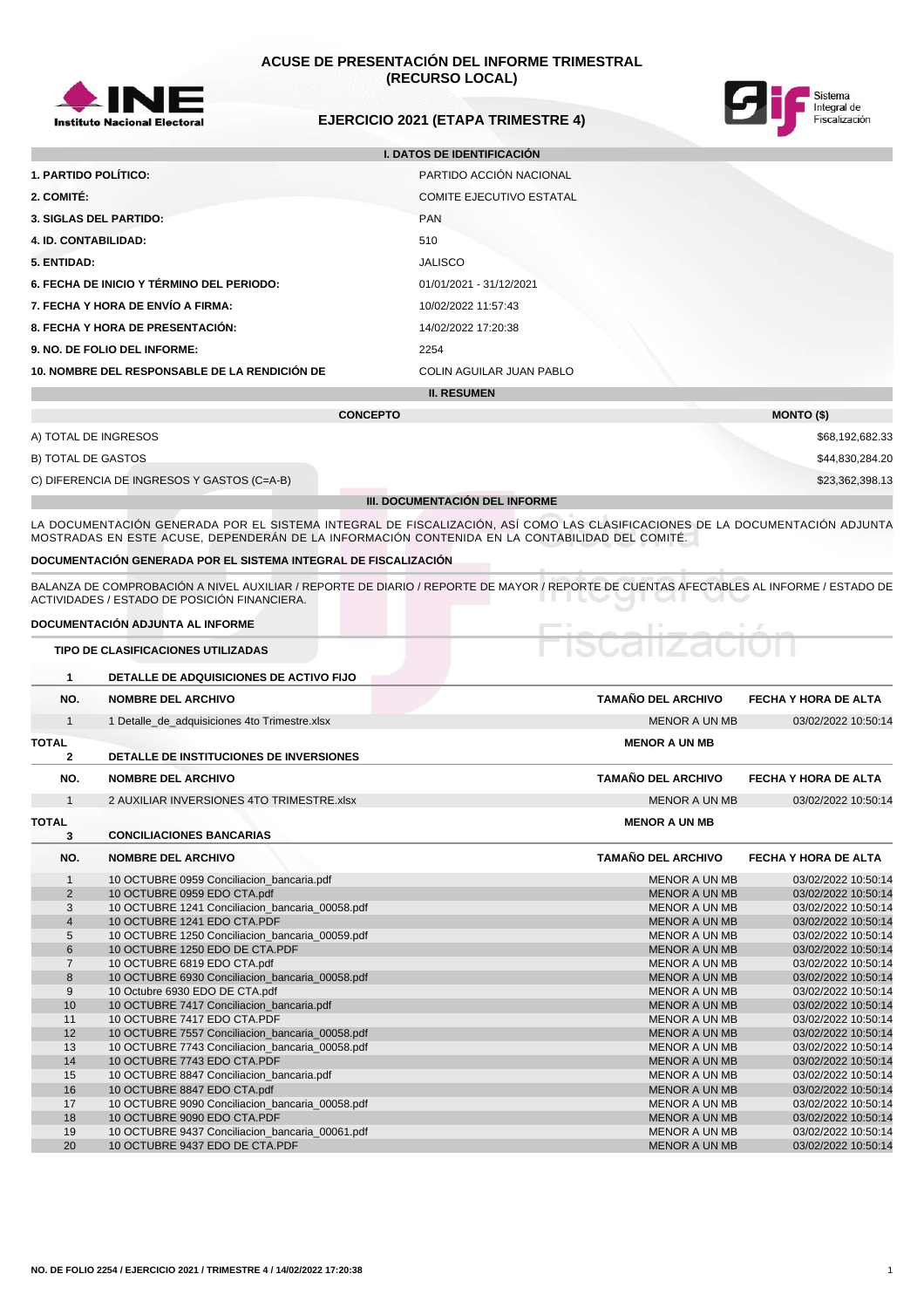

# **ACUSE DE PRESENTACIÓN DEL INFORME TRIMESTRAL (RECURSO LOCAL)**





| 21       | 10 OCTUBRE 9619 Conciliacion_bancaria_00035.pdf                   | <b>MENOR A UN MB</b>                  | 03/02/2022 10:50:14                        |
|----------|-------------------------------------------------------------------|---------------------------------------|--------------------------------------------|
| 22       | 10 OCTUBRE 9619 EDO CTA.PDF                                       | <b>MENOR A UN MB</b>                  | 03/02/2022 10:50:14                        |
| 23       | 10 OCTUBRE 9896 Conciliacion_bancaria_00058.pdf                   | <b>MENOR A UN MB</b>                  | 03/02/2022 10:50:14                        |
| 24       | 10 OCTUBRE 9896 EDO CTA.PDF                                       | <b>MENOR A UN MB</b>                  | 03/02/2022 10:50:14                        |
| 25       | 10 OCTUBRE 50201 Conciliacion_bancaria_00061.pdf                  | MENOR A UN MB                         | 03/02/2022 10:50:14                        |
| 26       | 10 OCTUBRE 50201 EDO CTA.pdf                                      | <b>MENOR A UN MB</b>                  | 03/02/2022 10:50:14                        |
|          |                                                                   |                                       |                                            |
| 27       | 10 OCTUBRE EDO CTA 7557.PDF                                       | MENOR A UN MB                         | 03/02/2022 10:50:14                        |
| 28       | 10 OCTUBREBRE 6819 conciliacion bancaria.pdf                      | <b>MENOR A UN MB</b>                  | 03/02/2022 10:50:14                        |
| 29       | 11 NOVIEMBRE 50201 Conciliacion_bancaria_00062.pdf                | MENOR A UN MB                         | 03/02/2022 10:50:14                        |
| 30       | 11 NOVIEMBRE 0959 Conciliacion_bancaria.pdf                       | <b>MENOR A UN MB</b>                  | 03/02/2022 10:50:14                        |
| 31       | 11 NOVIEMBRE 0959 EDO CTA.pdf                                     | MENOR A UN MB                         | 03/02/2022 10:50:14                        |
| 32       | 11 NOVIEMBRE 1241 Conciliacion_bancaria_00059.pdf                 | <b>MENOR A UN MB</b>                  | 03/02/2022 10:50:14                        |
| 33       | 11 NOVIEMBRE 1241 EDO DE CTA.PDF                                  | MENOR A UN MB                         | 03/02/2022 10:50:14                        |
| 34       | 11 NOVIEMBRE 1250 Conciliacion bancaria 00060.pdf                 | <b>MENOR A UN MB</b>                  | 03/02/2022 10:50:14                        |
| 35       | 11 NOVIEMBRE 6819 conciliacion bancaria.pdf                       | MENOR A UN MB                         | 03/02/2022 10:50:14                        |
| 36       | 11 NOVIEMBRE 6819 EDO CTA.pdf                                     | <b>MENOR A UN MB</b>                  | 03/02/2022 10:50:14                        |
|          |                                                                   |                                       |                                            |
| 37       | 11 NOVIEMBRE 6930 EDO DE CTA.pdf                                  | MENOR A UN MB                         | 03/02/2022 10:50:14                        |
| 38       | 11 NOVIEMBRE 6930 Conciliacion_bancaria_00059.pdf                 | <b>MENOR A UN MB</b>                  | 03/02/2022 10:50:14                        |
| 39       | 11 NOVIEMBRE 7417 Conciliacion_bancaria.pdf                       | MENOR A UN MB                         | 03/02/2022 10:50:14                        |
| 40       | 11 NOVIEMBRE 7417 EDO DE CTA.PDF                                  | <b>MENOR A UN MB</b>                  | 03/02/2022 10:50:14                        |
| 41       | 11 NOVIEMBRE 7557 Conciliacion_bancaria_00059.pdf                 | MENOR A UN MB                         | 03/02/2022 10:50:14                        |
| 42       | 11 NOVIEMBRE 7557 EDO DE CTA.PDF                                  | <b>MENOR A UN MB</b>                  | 03/02/2022 10:50:14                        |
| 43       | 11 NOVIEMBRE 7743 Conciliacion_bancaria_00059.pdf                 | MENOR A UN MB                         | 03/02/2022 10:50:14                        |
| 44       | 11 NOVIEMBRE 7743 EDO DE CTA.PDF                                  | <b>MENOR A UN MB</b>                  | 03/02/2022 10:50:14                        |
| 45       | 11 NOVIEMBRE 8847 Conciliacion bancaria.pdf                       | MENOR A UN MB                         | 03/02/2022 10:50:14                        |
| 46       | 11 NOVIEMBRE 8847 EDO CTA.pdf                                     | <b>MENOR A UN MB</b>                  | 03/02/2022 10:50:14                        |
| 47       | 11 NOVIEMBRE 9090 Conciliacion_bancaria_00059.pdf                 |                                       | 03/02/2022 10:50:14                        |
|          |                                                                   | MENOR A UN MB                         |                                            |
| 48       | 11 NOVIEMBRE 9437 Conciliacion bancaria 00062.pdf                 | <b>MENOR A UN MB</b>                  | 03/02/2022 10:50:14                        |
| 49       | 11 NOVIEMBRE 9437 EDO DE CTA.PDF                                  | MENOR A UN MB                         | 03/02/2022 10:50:14                        |
| 50       | 11 NOVIEMBRE 9619 Conciliacion_bancaria_00036.pdf                 | <b>MENOR A UN MB</b>                  | 03/02/2022 10:50:14                        |
| 51       | 11 NOVIEMBRE 9619 EDO DE CTA.PDF                                  | MENOR A UN MB                         | 03/02/2022 10:50:14                        |
| 52       | 11 NOVIEMBRE 9896 Conciliacion_bancaria_00059.pdf                 | <b>MENOR A UN MB</b>                  | 03/02/2022 10:50:14                        |
| 53       | 11 NOVIEMBRE 9896 EDO DE CTA.PDF                                  | MENOR A UN MB                         | 03/02/2022 10:50:14                        |
| 54       | 11 NOVIEMBRE 50201 EDO CTA.pdf                                    | <b>MENOR A UN MB</b>                  | 03/02/2022 10:50:14                        |
| 55       | 12 DICIEMBRE 0959 Conciliacion_bancaria.pdf                       | <b>MENOR A UN MB</b>                  | 03/02/2022 10:50:14                        |
| 56       | 12 DICIEMBRE 0959 EDO CTA.pdf                                     | 1.61 MB                               | 03/02/2022 10:50:14                        |
| 57       | 12 DICIEMBRE 1241 Conciliacion_bancaria_00060.pdf                 | <b>MENOR A UN MB</b>                  | 03/02/2022 10:50:14                        |
| 58       | 12 DICIEMBRE 1241 EDO DE CTA.PDF                                  | <b>MENOR A UN MB</b>                  | 03/02/2022 10:50:14                        |
|          |                                                                   |                                       |                                            |
| 59       | 12 DICIEMBRE 1250 Conciliacion_bancaria_00061.pdf                 | MENOR A UN MB                         | 03/02/2022 10:50:14                        |
| 60       | 12 DICIEMBRE 1250 EDO DE CTA.PDF                                  | <b>MENOR A UN MB</b>                  | 03/02/2022 10:50:14                        |
| 61       | 12 DICIEMBRE 6819 conciliacion bancaria.pdf                       | <b>MENOR A UN MB</b>                  | 03/02/2022 10:50:14                        |
| 62       | 12 DICIEMBRE 6819 EDO CTA.pdf                                     | 1.49 MB                               | 03/02/2022 10:50:14                        |
| 63       | 12 DICIEMBRE 6930 Conciliacion_bancaria_00060.pdf                 | <b>MENOR A UN MB</b>                  | 03/02/2022 10:50:14                        |
| 64       | 12 DICIEMBRE 6930 EDO DE CTA.pdf                                  | 1.71 MB                               | 03/02/2022 10:50:14                        |
| 65       | 12 DICIEMBRE 7417 Conciliacion_bancaria.pdf                       | MENOR A UN MB                         | 03/02/2022 10:50:14                        |
| 66       | 12 DICIEMBRE 7417 EDO CTA.PDF                                     | <b>MENOR A UN MB</b>                  | 03/02/2022 10:50:14                        |
| 67       | 12 DICIEMBRE 7557 Conciliacion_bancaria_00060.pdf                 | MENOR A UN MB                         | 03/02/2022 10:50:14                        |
| 68       | 12 DICIEMBRE 7557 EDO DE CTA.PDF                                  | <b>MENOR A UN MB</b>                  | 03/02/2022 10:50:14                        |
| 69       | 12 DICIEMBRE 7743 Conciliacion_bancaria_00060.pdf                 | <b>MENOR A UN MB</b>                  | 03/02/2022 10:50:14                        |
|          |                                                                   |                                       |                                            |
| 70       | 12 DICIEMBRE 7743 EDO DE CTA.PDF                                  | MENOR A UN MB                         | 03/02/2022 10:50:14                        |
| 71       | 12 DICIEMBRE 8847 Conciliacion_bancaria.pdf                       | <b>MENOR A UN MB</b>                  | 03/02/2022 10:50:14                        |
| 72       | 12 DICIEMBRE 8847 EDO CTA.pdf                                     | 1.49 MB                               | 03/02/2022 10:50:14                        |
| 73       | 12 DICIEMBRE 9090 EDO CTA.PDF                                     | <b>MENOR A UN MB</b>                  | 03/02/2022 10:50:14                        |
| 74       | 12 DICIEMBRE 9437 Conciliacion_bancaria_00063.pdf                 | <b>MENOR A UN MB</b>                  | 03/02/2022 10:50:14                        |
| 75       | 12 DICIEMBRE 9437 EDO DE CTA.PDF                                  | MENOR A UN MB                         | 03/02/2022 10:50:14                        |
| 76       |                                                                   |                                       | 03/02/2022 10:50:14                        |
|          | 12 DICIEMBRE 9619 Conciliacion_bancaria_00038.pdf                 | <b>MENOR A UN MB</b>                  |                                            |
|          |                                                                   |                                       |                                            |
| 77       | 12 DICIEMBRE 9619 EDO DE CTA.PDF                                  | MENOR A UN MB                         | 03/02/2022 10:50:14                        |
| 78       | 12 DICIEMBRE 9896 Conciliacion_bancaria_00060.pdf                 | <b>MENOR A UN MB</b>                  | 03/02/2022 10:50:14                        |
| 79       | 12 DICIEMBRE 9896 EDO DE CTA.PDF                                  | MENOR A UN MB                         | 03/02/2022 10:50:14                        |
| 80       | 12 DICIEMBRE 50201 Conciliacion_bancaria_00063.pdf                | <b>MENOR A UN MB</b>                  | 03/02/2022 10:50:14                        |
| 81       | 12 DICIEMBRE 50201 EDO DE CTA.pdf                                 | <b>MENOR A UN MB</b>                  | 03/02/2022 10:50:14                        |
| 82       | 12 DICIEMBVRE 9090 Conciliacion_bancaria_00060.pdf                | <b>MENOR A UN MB</b>                  | 03/02/2022 10:50:14                        |
| 83<br>84 | 11 NOVIEMBRE 1250 EDO DE CTA.PDF<br>11 NOVIEMBRE 9090 EDO CTA.PDF | MENOR A UN MB<br><b>MENOR A UN MB</b> | 09/02/2022 11:15:15<br>09/02/2022 11:15:15 |

#### **TOTAL 23.68 MB**

 **REPORTE PORMENORIZADO, RECURSOS DESTINADOS PARA LA CAPACITACION, PROMOCION Y EL DESARROLLO POLITICO DE LAS MUJERES, ACTIVIDADES ESPECIFICAS Y OTROS NO. NOMBRE DEL ARCHIVO TAMAÑO DEL ARCHIVO FECHA Y HORA DE ALTA**

| 4 Formato Trimestral CO OCT-DIC 2021 CUARTO TRIMESTRE ACT ESPE.pdf  | MENOR A UN MB | 03/02/2022 10:50:14 |
|---------------------------------------------------------------------|---------------|---------------------|
| 4 Formato Trimestral CO OCT-DIC 2021 CUARTO TRIMESTRE ACT ESPE xlsx | MENOR A UN MB | 03/02/2022 10:50:14 |
| 4 Formato Trimestral CO OCT-DIC 2021 CUARTO TRIMESTRE PPM xlsx      | MENOR A UN MB | 03/02/2022 10:50:14 |